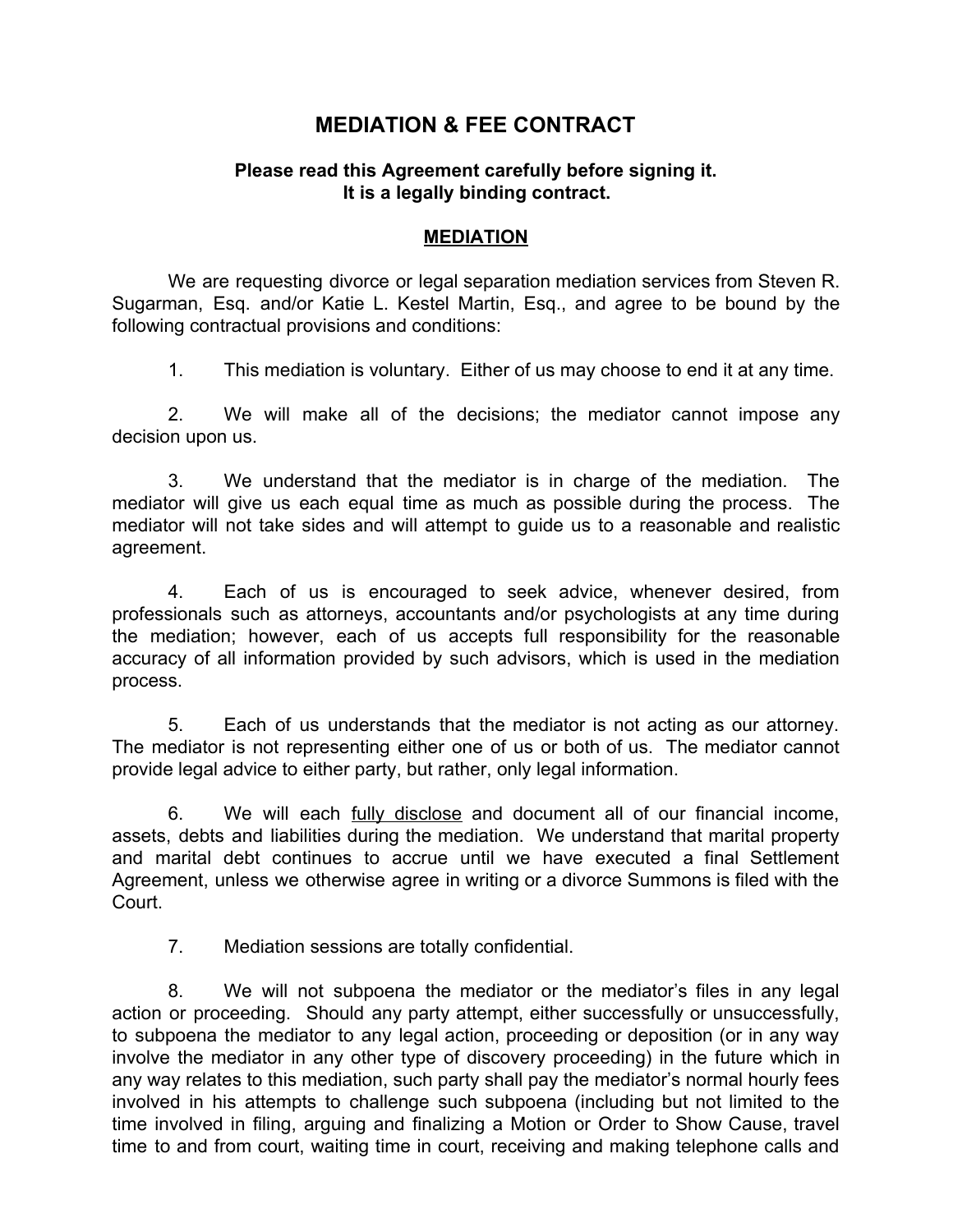drafting and receiving letters involving such matters), and in the event such challenge is defeated, such party shall pay all of the mediator's normal hourly fees involved in his going to court, waiting in court, testifying, conferencing and all other related time related to such matter (including but not limited to travel time to and from court, telephone calls and letters involving such matters). Such party shall also pay for the mediator's normal hourly fees for any appeal involved in such matters.

9. We both want the freedom to state what we want in the context of the mediation without the other party using any of our statements against us in any legal action or proceeding in the future. Accordingly, we both agree that all statements that we make in discussions which occur in the mediation process are to be termed "settlement negotiations" and inadmissible as evidence in any Court or other tribunal. In addition, any statement made by either party is made without prejudice and on the express condition that it may not be used in any manner in any litigation.

10. The mediator will not disclose any information concerning us to a third party without prior consent. However, in the event that the mediator discovers that a child or children of a party or the parties is, in the mediator's considered opinion, clearly being abused, the parties understand that the mediator will report such abuse to Child Protective Services of the New York State Department of Social Services. Furthermore, the confidentiality of the parties' communications to the mediator may be breached if, in the mediator's considered opinion, such breach is necessary to protect the safety of any person.

11. We each consent to our mediator contacting our respective lawyers, accountants, counselors or other professionals if necessary at any time or to respond to such contact, and to release any information given by such professional to that professional's client only. We will not share the statements made by one party in a mediation session with the lawyer, accountant, counselor or other professional of the other party.

12. Furthermore, in the event that the parties have jointly utilized the services of a neutral expert in the context of the mediation, such as an accountant or a psychologist, the parties agree that all of such expert's notes, work product, summaries, reports and anything else in their files are confidential. The parties also agree that they shall not subpoena such expert or their aforesaid paper work or files in any legal action or proceeding. All statements by the expert(s) or to the expert(s) by the parties or the mediator shall be deemed confidential, not to be disclosed to any Court or other tribunal or in any other context, whether by subpoena or otherwise. The terms of this paragraph may be waived by the express written consent of both parties; however, even in such event, such expert shall not serve as the expert of either party in such future litigation, but rather only as a neutral expert of the Court.

13. At the conclusion of the sessions, the mediator will prepare a written, proposed Agreement setting forth our agreements. We will each receive a copy of the proposed Agreement.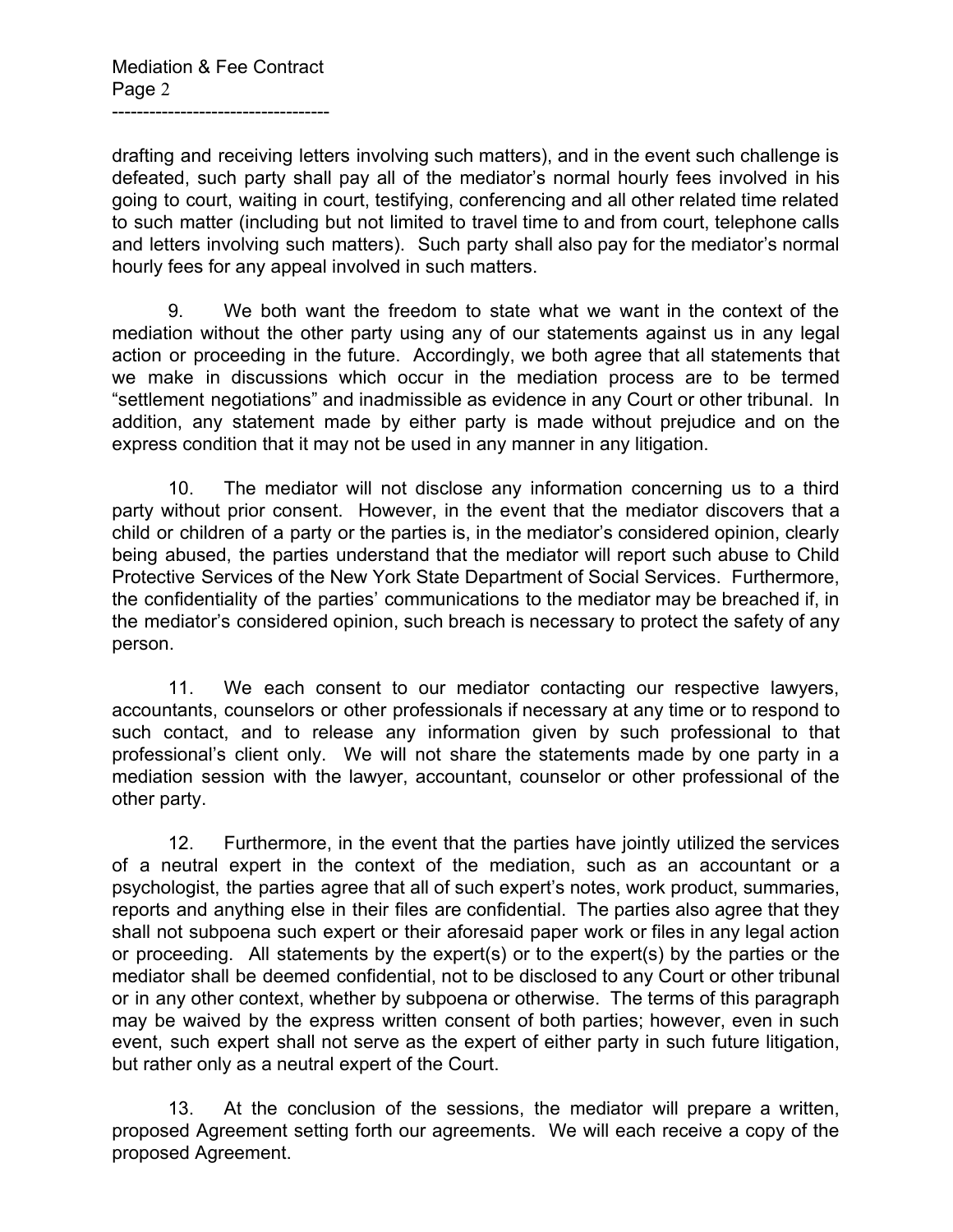14. The mediator recommends that we each have a separate, independent attorney to advise us through the mediation process. In addition, the mediator requires that each party have a separate, independent attorney review the proposed Agreement before it is signed.

15. We both understand that the mediator shall prematurely terminate the mediation process and be due all fees owed him by the parties up to that point in time if, in the mediator's considered opinion:

- A. The participants insist on an agreement which is unconscionable.
- B. The participants insist on an agreement which is clearly opposed to the best interests of the children.
- C. Either or both of the participants continue to conceal financial or other relevant information from the other participant or from the mediator.
- D. Either or both of the participants continually manifest an unwillingness or an inability to participate in the process in a meaningful manner.
- E. Either party is a victim of domestic violence which makes it unlikely that a party can voluntarily enter an agreement free of duress or other pressures.

## **FEES**

The mediation fee is \$350.00 per hour for all services that Steven R. Sugarman performs and \$225.00 per hour for all services that Katie L. Kestel Martin performs. The mediators have found that it saves their time and the clients' money to delegate certain administrative activities to our paralegal; thus, any services conducted by my paralegal will be billed at the rate of \$85.00 per hour. The parties realize that the aforesaid hourly rates are applicable for 12 months from the date of the signing of this Mediation Contract, at which time the hourly fees may be adjusted. In addition, please be advised that we reserve the right to charge you a \$50.00 fee for any same-day cancellation or a "no-show" of a mediation appointment.

The parties fully understand that the hourly rates apply to all time expended relative to the mediation, including but not limited to, office meetings and conferences, telephone calls and conferences, either placed by or placed to you or otherwise made or had on your behalf or related to your matter, preparation, review, and revision of correspondence, financial information, reports, memoranda, and all other documents and papers relative to your matter, legal research, file review, meetings with professionals such as experts or your attorneys (with your consent in advance), travel time (if applicable) and any other time expended on behalf of or in connection with the mediation and the drafting of and finalization of a written agreement.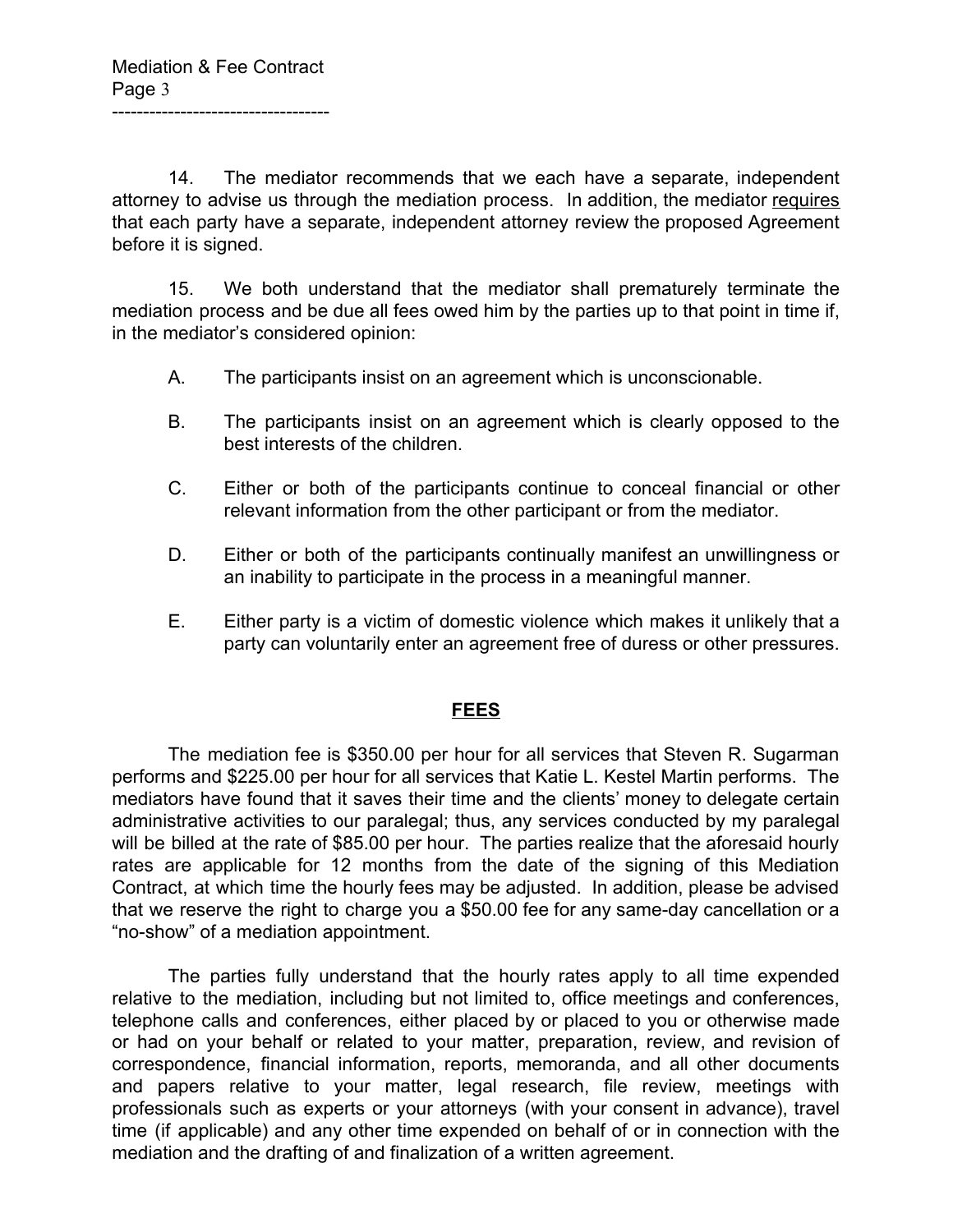Please be advised that the time for chargeable services is billed in tenths of an hour and is computed by rounding the time for each day's activities to the next highest tenth of an hour. Each letter or document that is drafted will be billed at a minimum of .3 hours. You will also be billed a minimum of .1 hours for receiving and reviewing any correspondence or documentation; and, every telephone conversation will be billed at a minimum of .1 hours. These amounts have been arrived at as a result of calculating the time involved in retrieving the file and examining the documents or letters required to dictate the letter or respond to the call, in addition to the time required to consider the problem arising from or to be dealt with in the call or letter.

In order to begin the mediation process, you have agreed to pay \$1,800.00 as an initial retainer payment. This retainer payment does not necessarily represent the amount of the overall fee that you may incur by virtue of our services. The amount of the eventual fee will be based upon our regular schedule of established time charges, along with out-of-pocket disbursements, if any, which are incurred on your behalf. The retainer fee shall be credited toward the hourly rates as stated above. If the retainer fee is exhausted, we will ask you to make arrangements with respect to our fee. From time to time throughout the course of the mediation and Agreement drafting process, additional advance fees may be requested having regard to the anticipated hours that still must be spent on your case; in the alternative, we reserve the right to require you to pay on a per session basis. You also agree to provide us with sums based on the amount of time devoted to your case that will be indicated on monthly statements provided to you and payable within thirty (30) days. Upon receipt of our bill, you are expected to review the bill and promptly bring to our attention any objections you may have with it. While we strive to keep perfectly accurate time records, we recognize the possibility of human error, and we shall discuss with you any objections you raise to the bill. You will not be charged for time expended in discussing with us any aspect of your bill. If you do not make payments in full at the end of 30 days, we will charge you interest at the rate 1% per month on any outstanding balance. Please be advised that we reserve the right to halt the mediation process or the drafting and/or finalization of your Agreement until you are current with your bill.

As you may be aware, our office provides the convenience to clients of accepting Visa, MasterCard, American Express, and Discover charge cards. However, in the event that you charge the initial retainer and you prematurely terminate the mediation and we provide you a partial refund for the unused portion of the retainer, we reserve the right to assess your account a fee for the amount of money that the charge card company charged us for processing your initial charge.

There will be a one-time initial charge of \$50.00 to cover normal costs we incur in working on your case such as for routine photocopies, office supplies, local telephone usage and routine postage; some cases actually incur more or less of such expenses but on the average, this is a good approximation of these charges.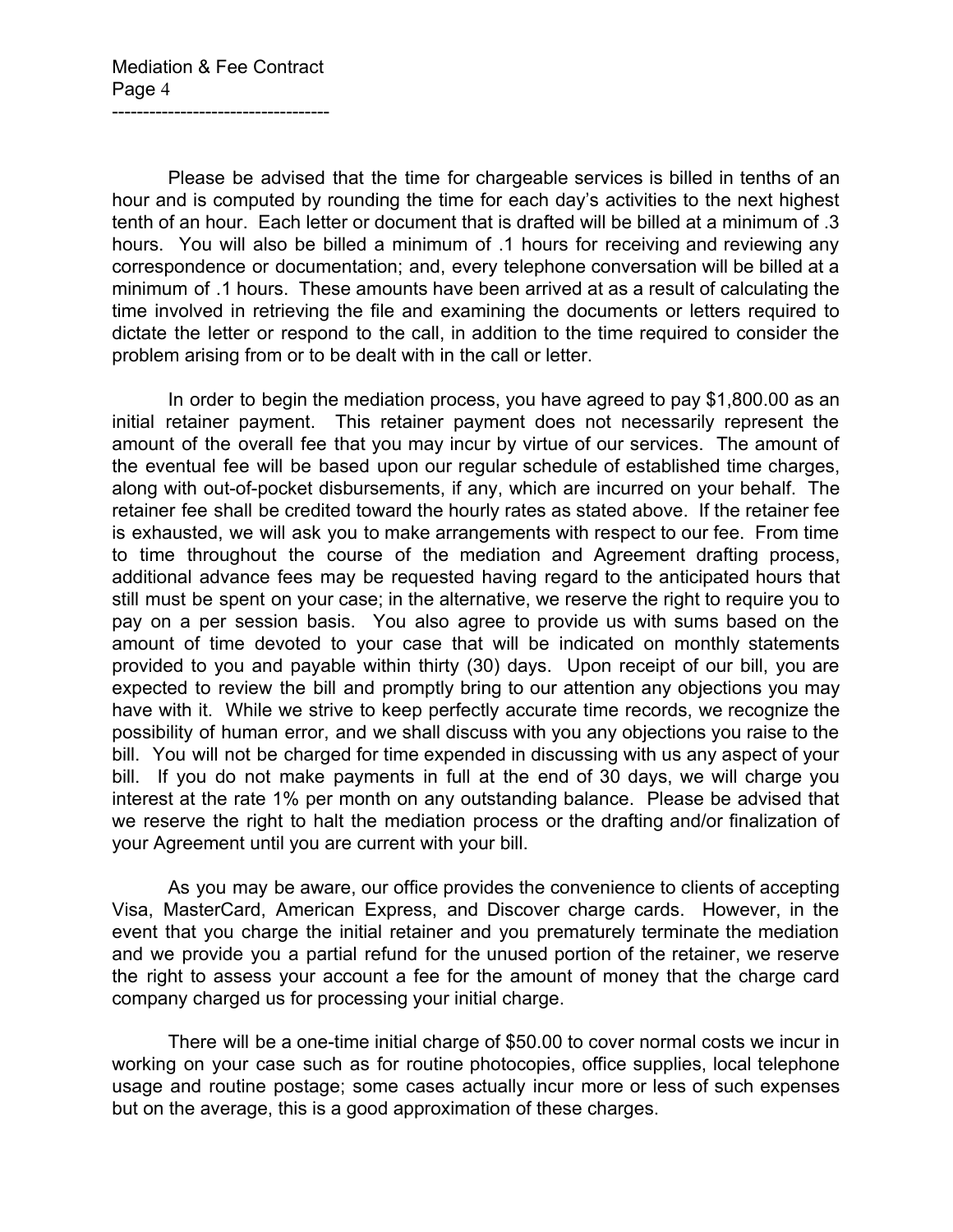-----------------------------------

Please let the mediators know immediately if either of you are at all dissatisfied with any of the services which they have rendered, or if you have any questions whatsoever regarding your case or the law, or if you have any problems regarding your bill with us. We only know of your dissatisfaction or confusion if you tell us.

When the mediation process ends, we shall return any unused portion of the retainer and any other fees paid in advance to the parties on the same percentage as stated above.

Both parties agree to pay all mediation fees and costs in the following manner: percent by entitled and percent by  $\Box$ Please note that both parties to this Mediation and Fee Contract are jointly and severally obligated to pay these above-stated percentages of their share of the balance owing toward the mediator's services. If, for whatever reason, one party is unable or refuses to pay his/her share of the balance due the Firm, the other party will be responsible for their own share along with the share of the defaulting party. If the one party does pay the defaulting party's share, the defaulting party will be obligated to promptly refund to the paying party the monies laid out on their behalf.

Your privacy and confidentiality is important to us. While we are happy to send you materials you need by first class mail, we find that if we can use email to communicate with you and provide you information relevant to the mediation, this saves you (and us) time and money. Thus, we are assuming that that the particular email address you provide us is secure in that people that you do not want seeing what we send you do not have access to your email account. If you have concerns in this regard, tell us immediately either to use a different email address or to send you all information by first class mail. Just to be safe, underneath your signature below, if it is acceptable for us to communicate with you by email, please carefully write out the email address we should use for you.

Finally, we are required to keep your file for a minimum of seven years. After that point, your file may be destroyed at our sole discretion. If your file has not been destroyed, we will retrieve and copy documents from the file at your request. Please understand that files may be kept off site so requests for retrieval may take up to a week to accomplish. To ensure retention of your documents, please keep your own copy of all of your important documents in a secure location.

If you clearly understand and agree to be bound by all of the terms, conditions and meaning of this Contract, please sign below where indicated on the line above your type-written names and fill in the date on which you are signing, thereby showing your acceptance.

Dated: \_\_\_\_\_\_\_\_\_\_\_ \_\_\_\_\_\_\_\_\_\_\_\_\_\_\_\_\_\_\_\_\_\_\_\_\_\_\_\_\_\_\_\_\_\_\_\_\_\_\_

**Signature** 

E-Mail Address: